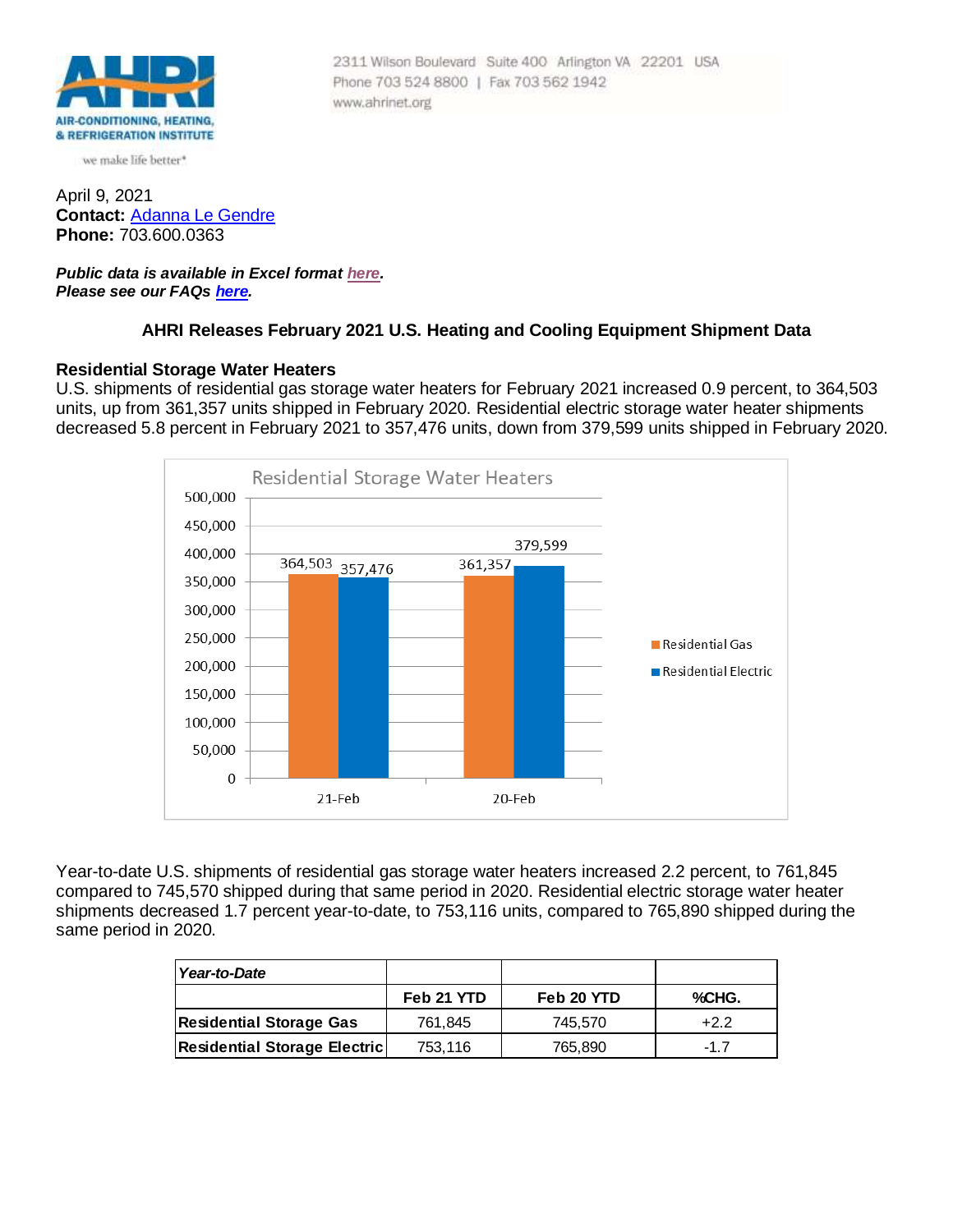# **Commercial Storage Water Heaters**

Commercial gas storage water heater shipments decreased 1.3 percent in February 2021, to 7,185 units, down from 7,276 units shipped in February 2020. Commercial electric storage water heater shipments decreased 15.1 percent in February 2021, to 10,784 units, down from 12,695 units shipped in February 2020.



Year-to-date U.S. shipments of commercial gas storage water heaters decreased 4.5 percent, to 13,827 units, compared with 14,483 units shipped during the same period in 2020. Year-to-date commercial electric storage water heater shipments decreased 11.1 percent, to 22,521 units, down from 25,321 units shipped during the same period in 2020.

| Year-to-Date                       |            |            |         |
|------------------------------------|------------|------------|---------|
|                                    | Feb 21 YTD | Feb 20 YTD | %CHG.   |
| <b>Commercial Storage Gas</b>      | 13.827     | 14.483     | $-4.5$  |
| <b>Commercial Storage Electric</b> | 22.521     | 25.321     | $-11.1$ |

## **Warm Air Furnaces**

U.S. shipments of gas warm air furnaces for February 2021 increased 49.9 percent, to 303,654 units, up from 202,583 units shipped in February 2020. Oil warm air furnace shipments increased 13.7 percent, to 2,565 units in February 2021, up from 2,255 units shipped in February 2020.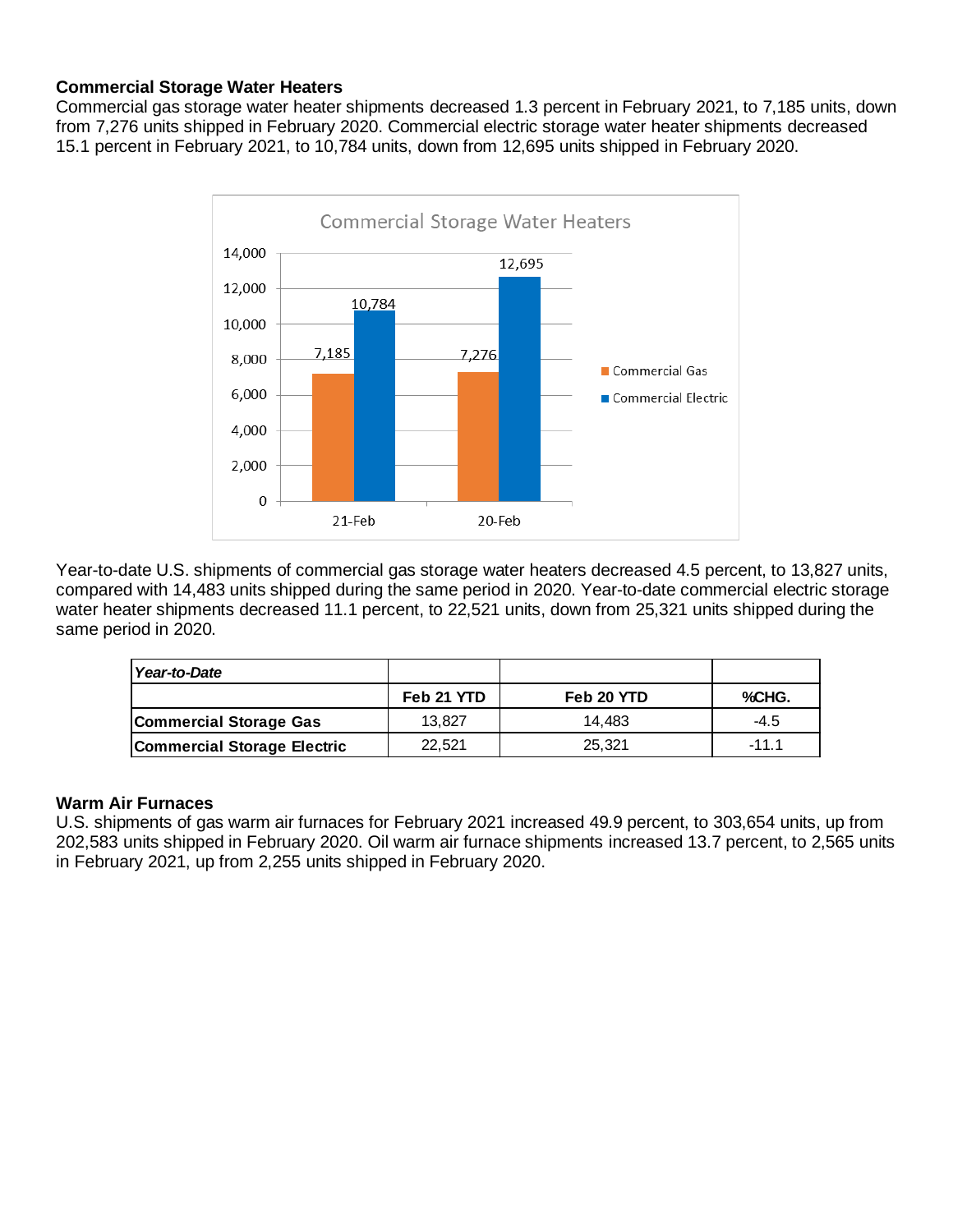

Year-to-date U.S. shipments of gas warm air furnaces increased 53.1 percent, to 658,751 units, compared with 430,289 units shipped during the same period in 2020. Year-to-date U.S. shipments of oil warm air furnaces increased 32.4 percent, to 6,160 units, compared with 4,653 units shipped during the same period in 2020.

| Year-to-Date                 |            |            |         |  |
|------------------------------|------------|------------|---------|--|
|                              | Feb 21 YTD | Feb 20 YTD | %CHG.   |  |
| <b>Gas Warm Air Furnaces</b> | 658.751    | 430.289    | $+53.1$ |  |
| <b>Oil Warm Air Furnaces</b> | 6,160      | 4,653      | $+32.4$ |  |

## **Central Air Conditioners and Air-Source Heat Pumps**

U.S. shipments of central air conditioners and air-source heat pumps totaled 637,772 units in February 2021, up 14.1 percent from 558,853 units shipped in February 2020. U.S. shipments of air conditioners increased 11.5 percent, to 363,045 units, up from 325,697 units shipped in February 2020. U.S. shipments of air-source heat pumps increased 17.8 percent, to 274,727 units, up from 233,156 units shipped in February 2020.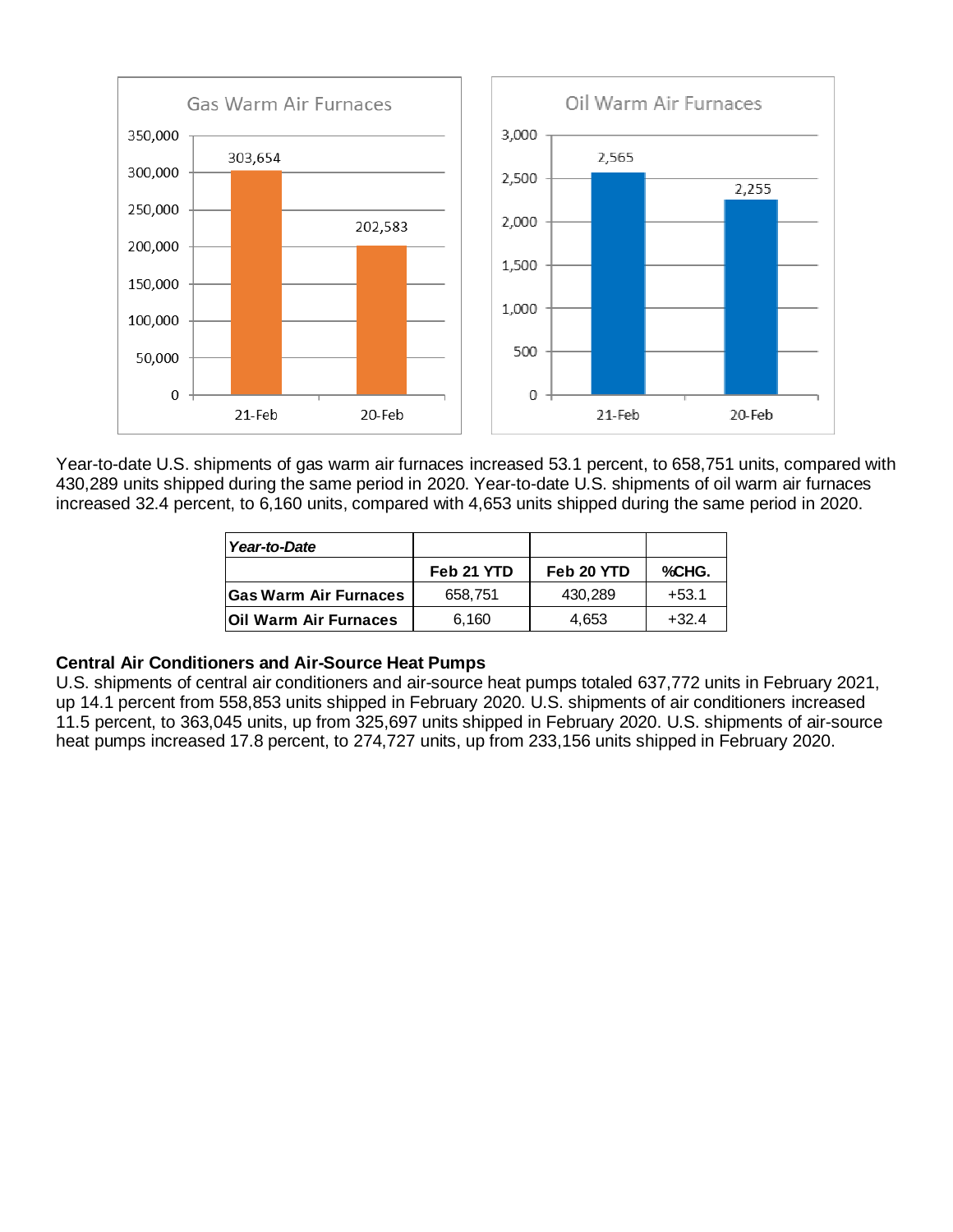

Year-to-date combined shipments of central air conditioners and air-source heat pumps increased 20.4 percent, to 1,323,698 units, up from 1,099,032 units shipped during the same period in 2020. Year-to-date shipments of central air conditioners increased 21.7 percent, to 771,876 units, up from 634,008 units shipped during the same period in 2020. The year-to-date total for heat pump shipments increased 18.7 percent, to 551,822, up from 465,024 units shipped during the same period in 2020.

| Year-to-Date                                 |            |            |         |
|----------------------------------------------|------------|------------|---------|
|                                              | Feb 21 YTD | Feb 20 YTD | %CHG.   |
| Air Conditioners & Heat Pumps Combined Total | 1,323,698  | 1,099,032  | $+20.4$ |
| <b>Air Conditioners Only</b>                 | 771.876    | 634.008    | $+21.7$ |
| <b>Heat Pumps Only</b>                       | 551,822    | 465,024    | $+18.7$ |